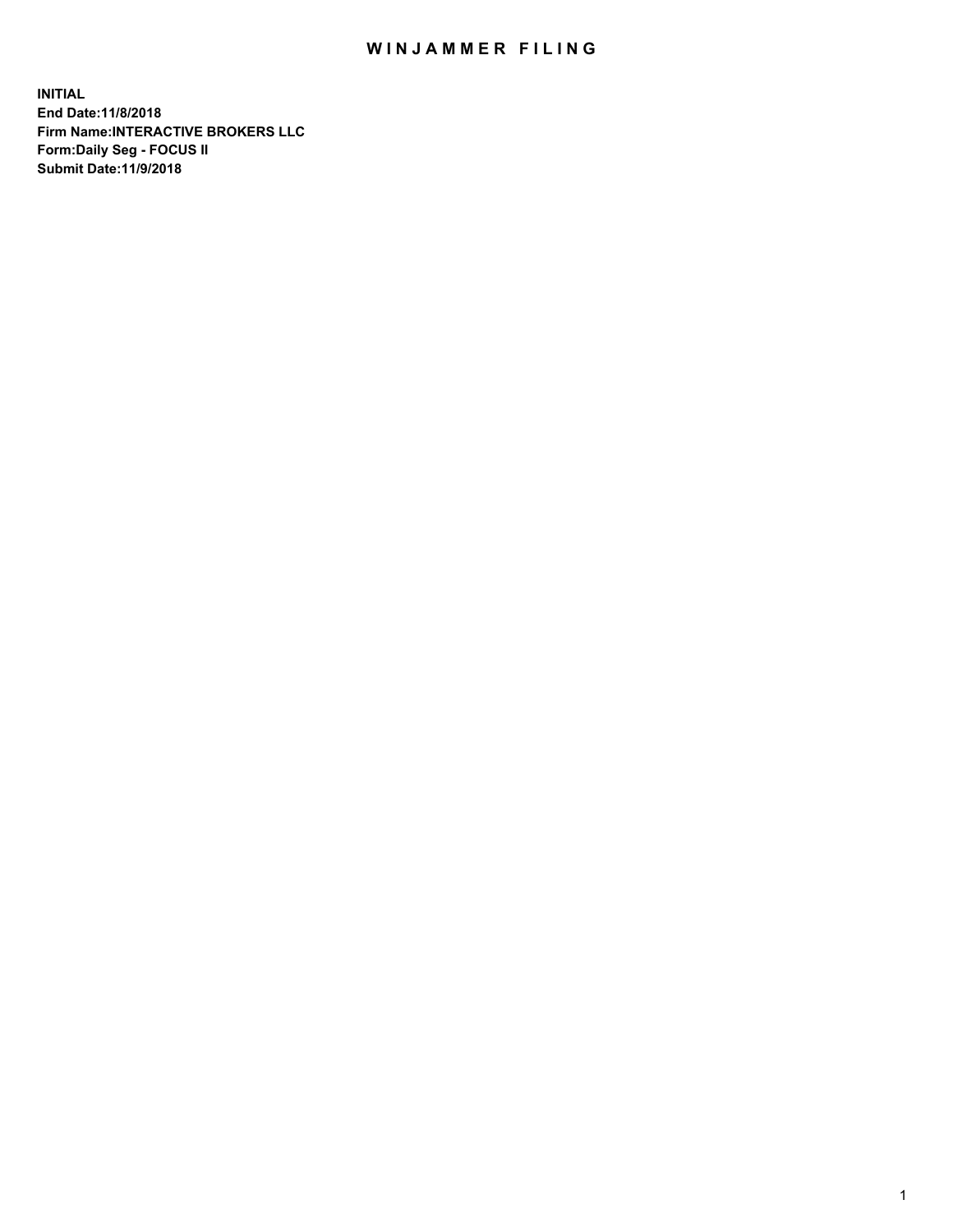**INITIAL End Date:11/8/2018 Firm Name:INTERACTIVE BROKERS LLC Form:Daily Seg - FOCUS II Submit Date:11/9/2018 Daily Segregation - Cover Page**

| Name of Company                                                                                                                                                                                                                                                                                                                | <b>INTERACTIVE BROKERS LLC</b>                                                                  |
|--------------------------------------------------------------------------------------------------------------------------------------------------------------------------------------------------------------------------------------------------------------------------------------------------------------------------------|-------------------------------------------------------------------------------------------------|
| <b>Contact Name</b>                                                                                                                                                                                                                                                                                                            | James Menicucci                                                                                 |
| <b>Contact Phone Number</b>                                                                                                                                                                                                                                                                                                    | 203-618-8085                                                                                    |
| <b>Contact Email Address</b>                                                                                                                                                                                                                                                                                                   | jmenicucci@interactivebrokers.c<br>om                                                           |
| FCM's Customer Segregated Funds Residual Interest Target (choose one):<br>a. Minimum dollar amount: ; or<br>b. Minimum percentage of customer segregated funds required:% ; or<br>c. Dollar amount range between: and; or<br>d. Percentage range of customer segregated funds required between:% and%.                         | $\overline{\mathbf{0}}$<br>$\overline{\mathbf{0}}$<br>155,000,000 245,000,000<br>0 <sub>0</sub> |
| FCM's Customer Secured Amount Funds Residual Interest Target (choose one):<br>a. Minimum dollar amount: ; or<br>b. Minimum percentage of customer secured funds required:% ; or<br>c. Dollar amount range between: and; or<br>d. Percentage range of customer secured funds required between:% and%.                           | $\overline{\mathbf{0}}$<br>0<br>80,000,000 120,000,000<br>0 <sub>0</sub>                        |
| FCM's Cleared Swaps Customer Collateral Residual Interest Target (choose one):<br>a. Minimum dollar amount: ; or<br>b. Minimum percentage of cleared swaps customer collateral required:% ; or<br>c. Dollar amount range between: and; or<br>d. Percentage range of cleared swaps customer collateral required between:% and%. | $\overline{\mathbf{0}}$<br><u>0</u><br>$\underline{0}$ $\underline{0}$<br>00                    |

Attach supporting documents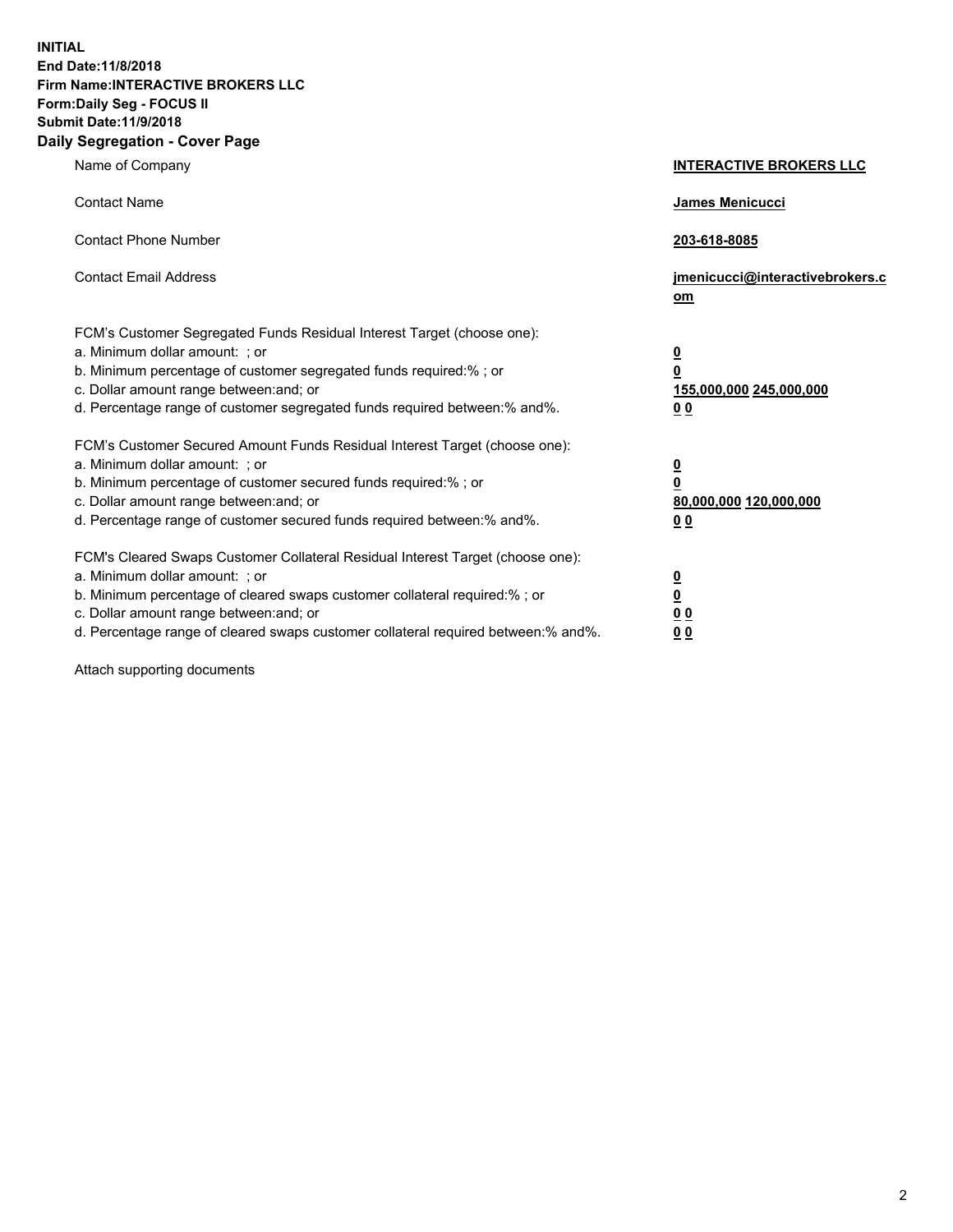## **INITIAL End Date:11/8/2018 Firm Name:INTERACTIVE BROKERS LLC Form:Daily Seg - FOCUS II Submit Date:11/9/2018 Daily Segregation - Secured Amounts**

|     | Daily Segregation - Secured Amounts                                                               |                                   |
|-----|---------------------------------------------------------------------------------------------------|-----------------------------------|
|     | Foreign Futures and Foreign Options Secured Amounts                                               |                                   |
|     | Amount required to be set aside pursuant to law, rule or regulation of a foreign                  | $Q$ [7305]                        |
|     | government or a rule of a self-regulatory organization authorized thereunder                      |                                   |
| 1.  | Net ledger balance - Foreign Futures and Foreign Option Trading - All Customers                   |                                   |
|     | A. Cash                                                                                           | 491,466,385 [7315]                |
|     | B. Securities (at market)                                                                         | $0$ [7317]                        |
| 2.  | Net unrealized profit (loss) in open futures contracts traded on a foreign board of trade         | -32,058,789 [7325]                |
| 3.  | Exchange traded options                                                                           |                                   |
|     | a. Market value of open option contracts purchased on a foreign board of trade                    | 48,151 [7335]                     |
|     | b. Market value of open contracts granted (sold) on a foreign board of trade                      | -86,371 [7337]                    |
| 4.  | Net equity (deficit) (add lines 1. 2. and 3.)                                                     | 459,369,376 [7345]                |
| 5.  | Account liquidating to a deficit and account with a debit balances - gross amount                 | 2,703 [7351]                      |
|     | Less: amount offset by customer owned securities                                                  | 0 [7352] 2,703 [7354]             |
| 6.  | Amount required to be set aside as the secured amount - Net Liquidating Equity                    | 459,372,079 [7355]                |
|     | Method (add lines 4 and 5)                                                                        |                                   |
| 7.  | Greater of amount required to be set aside pursuant to foreign jurisdiction (above) or line<br>6. | 459,372,079 [7360]                |
|     | FUNDS DEPOSITED IN SEPARATE REGULATION 30.7 ACCOUNTS                                              |                                   |
| 1.  | Cash in banks                                                                                     |                                   |
|     | A. Banks located in the United States                                                             | 52,981,158 [7500]                 |
|     | B. Other banks qualified under Regulation 30.7                                                    | 0 [7520] 52,981,158 [7530]        |
| 2.  | Securities                                                                                        |                                   |
|     | A. In safekeeping with banks located in the United States                                         | 397,996,435 [7540]                |
|     | B. In safekeeping with other banks qualified under Regulation 30.7                                | 0 [7560] 397,996,435 [7570]       |
| 3.  | Equities with registered futures commission merchants                                             |                                   |
|     | A. Cash                                                                                           | $0$ [7580]                        |
|     | <b>B.</b> Securities                                                                              | $0$ [7590]                        |
|     | C. Unrealized gain (loss) on open futures contracts                                               | $0$ [7600]                        |
|     | D. Value of long option contracts                                                                 | $0$ [7610]                        |
|     | E. Value of short option contracts                                                                | 0 [7615] 0 [7620]                 |
| 4.  | Amounts held by clearing organizations of foreign boards of trade                                 |                                   |
|     | A. Cash                                                                                           | $0$ [7640]                        |
|     | <b>B.</b> Securities                                                                              | $0$ [7650]                        |
|     | C. Amount due to (from) clearing organization - daily variation                                   | $0$ [7660]                        |
|     | D. Value of long option contracts                                                                 | $0$ [7670]                        |
|     | E. Value of short option contracts                                                                | 0 [7675] 0 [7680]                 |
| 5.  | Amounts held by members of foreign boards of trade                                                |                                   |
|     | A. Cash                                                                                           | 147,385,068 [7700]                |
|     | <b>B.</b> Securities                                                                              | $0$ [7710]                        |
|     | C. Unrealized gain (loss) on open futures contracts                                               | -26,578,962 [7720]                |
|     | D. Value of long option contracts                                                                 | 48,151 [7730]                     |
|     | E. Value of short option contracts                                                                | -86,371 [7735] 120,767,886 [7740] |
| 6.  | Amounts with other depositories designated by a foreign board of trade                            | 0 [7760]                          |
| 7.  | Segregated funds on hand                                                                          | $0$ [7765]                        |
| 8.  | Total funds in separate section 30.7 accounts                                                     | 571,745,479 [7770]                |
| 9.  | Excess (deficiency) Set Aside for Secured Amount (subtract line 7 Secured Statement               | 112,373,400 [7380]                |
|     | Page 1 from Line 8)                                                                               |                                   |
| 10. | Management Target Amount for Excess funds in separate section 30.7 accounts                       | 80,000,000 [7780]                 |
| 11. | Excess (deficiency) funds in separate 30.7 accounts over (under) Management Target                | 32,373,400 [7785]                 |
|     |                                                                                                   |                                   |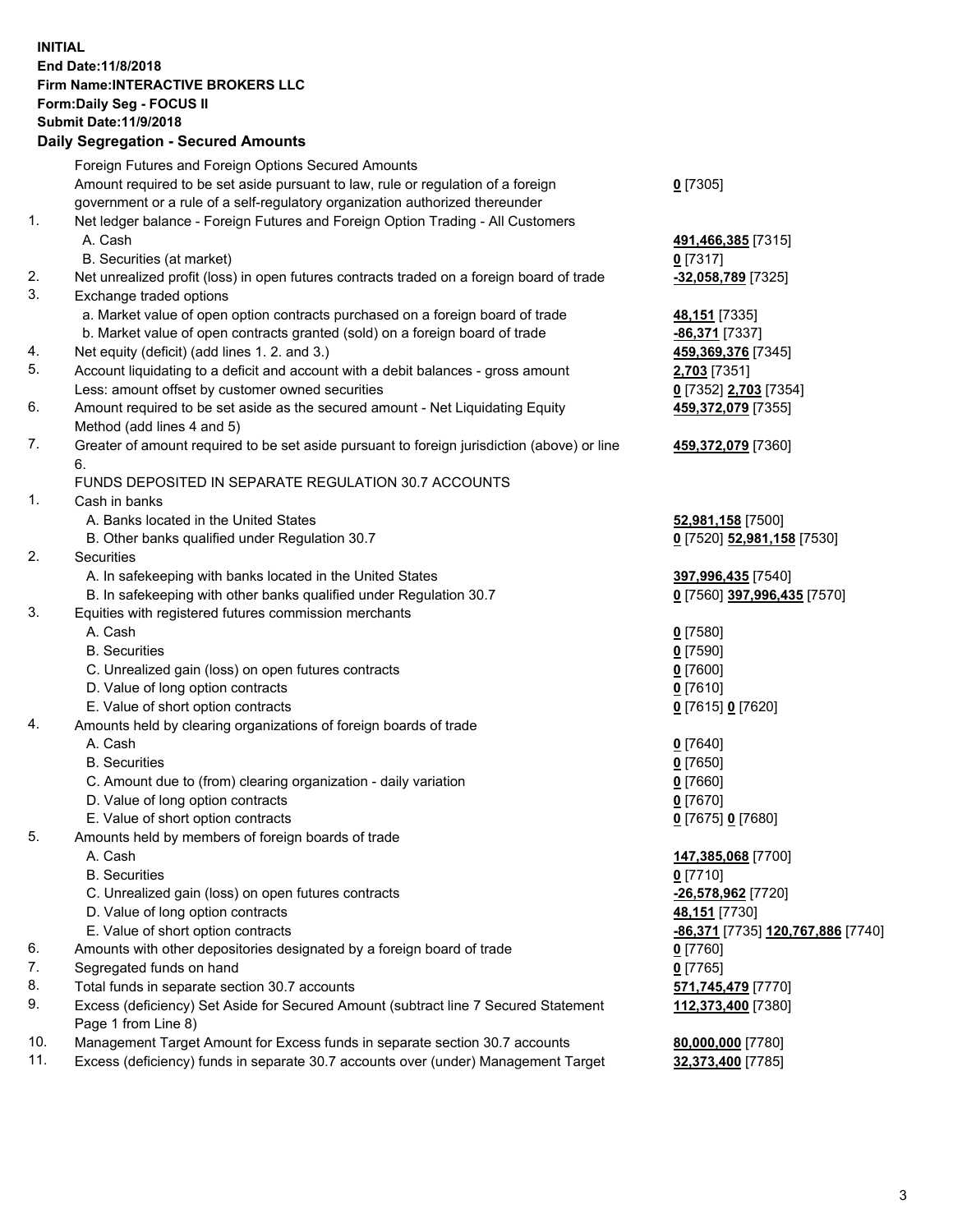**INITIAL End Date:11/8/2018 Firm Name:INTERACTIVE BROKERS LLC Form:Daily Seg - FOCUS II Submit Date:11/9/2018 Daily Segregation - Segregation Statement** SEGREGATION REQUIREMENTS(Section 4d(2) of the CEAct) 1. Net ledger balance A. Cash **3,942,045,686** [7010] B. Securities (at market) **0** [7020] 2. Net unrealized profit (loss) in open futures contracts traded on a contract market **-21,262,181** [7030] 3. Exchange traded options A. Add market value of open option contracts purchased on a contract market **464,285,985** [7032] B. Deduct market value of open option contracts granted (sold) on a contract market **-520,110,747** [7033] 4. Net equity (deficit) (add lines 1, 2 and 3) **3,864,958,743** [7040] 5. Accounts liquidating to a deficit and accounts with debit balances - gross amount **318,978** [7045] Less: amount offset by customer securities **0** [7047] **318,978** [7050] 6. Amount required to be segregated (add lines 4 and 5) **3,865,277,721** [7060] FUNDS IN SEGREGATED ACCOUNTS 7. Deposited in segregated funds bank accounts A. Cash **630,735,519** [7070] B. Securities representing investments of customers' funds (at market) **2,359,463,871** [7080] C. Securities held for particular customers or option customers in lieu of cash (at market) **0** [7090] 8. Margins on deposit with derivatives clearing organizations of contract markets A. Cash **5,912,829** [7100] B. Securities representing investments of customers' funds (at market) **1,305,605,720** [7110] C. Securities held for particular customers or option customers in lieu of cash (at market) **0** [7120] 9. Net settlement from (to) derivatives clearing organizations of contract markets **5,691,406** [7130] 10. Exchange traded options A. Value of open long option contracts **464,742,576** [7132] B. Value of open short option contracts **-520,599,884** [7133] 11. Net equities with other FCMs A. Net liquidating equity **0** [7140] B. Securities representing investments of customers' funds (at market) **0** [7160] C. Securities held for particular customers or option customers in lieu of cash (at market) **0** [7170] 12. Segregated funds on hand **0** [7150] 13. Total amount in segregation (add lines 7 through 12) **4,251,552,037** [7180] 14. Excess (deficiency) funds in segregation (subtract line 6 from line 13) **386,274,316** [7190] 15. Management Target Amount for Excess funds in segregation **155,000,000** [7194]

16. Excess (deficiency) funds in segregation over (under) Management Target Amount Excess

**231,274,316** [7198]